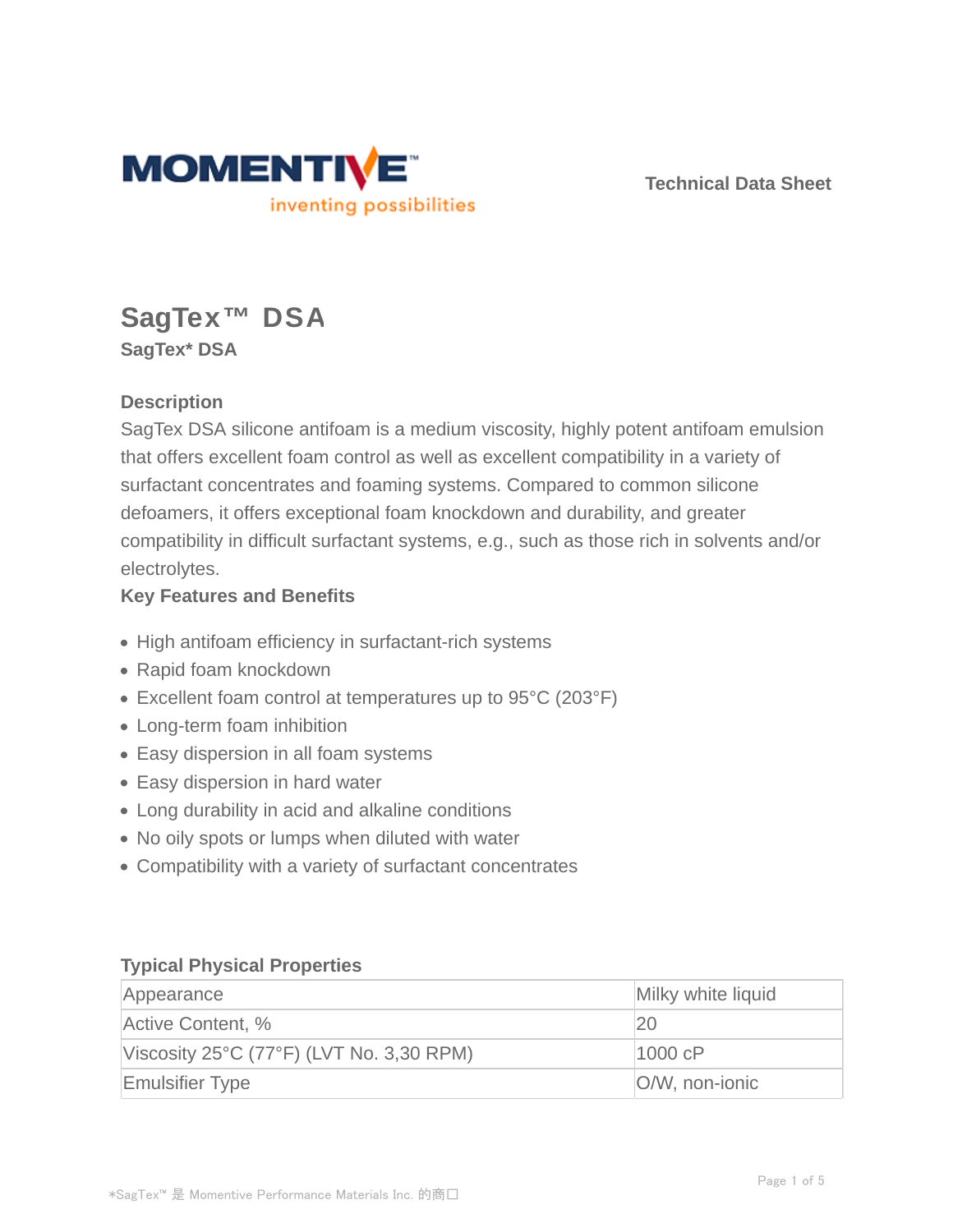| Specific Gravity at 25/25°C (77°F) |  |
|------------------------------------|--|
| nF                                 |  |

#### **Potential Applications**

TEXTILE PROCESSES

- Sizing
- Scouring
- Printing
- Finishing

### **Product Usage**

SagTex DSA silicone antifoam is a medium viscosity emulsion that can be easily transferred from its original package using piston pumps. Centrifugal pumps are not recommended, as they risk destabilizing, and in extreme cases, separating the emulsion. In low viscosity formulations, preliminary stability and compatibility studies must be conducted prior to formulation design.

If SagTex DSA silicone antifoam is intended to be used in surfactant concentrates (primarily surfactants, water and solvent), it is recommended that the product be dosed in as received, i.e., without any predilution. Following its addition, carry out slow to moderate mixing to ensure complete and homogenous dispersion of the antifoam. Typical levels of use range between 0.1 and 0.5% depending on the formulation and the degree of foam control required.

For process applications, we recommend prediluting SagTex DSA silicone antifoam with cold water in a ratio of 1:1 to 1:10. For high dilutions level, care must be taken to ensure stability of the dilution. Stability can be extended by adding small amounts of a suitable thickening agent, e.g., xantham gum or polyacrylates. Commercial biocides(a) containing 2-Methyl-4 Isothiazolin-3 ones and/or 2-Bromo-2-nitro-1,3-propanediol are very effective in this type of product.

A suggested starting concentration is typically between 0.1 and 2%, but this will vary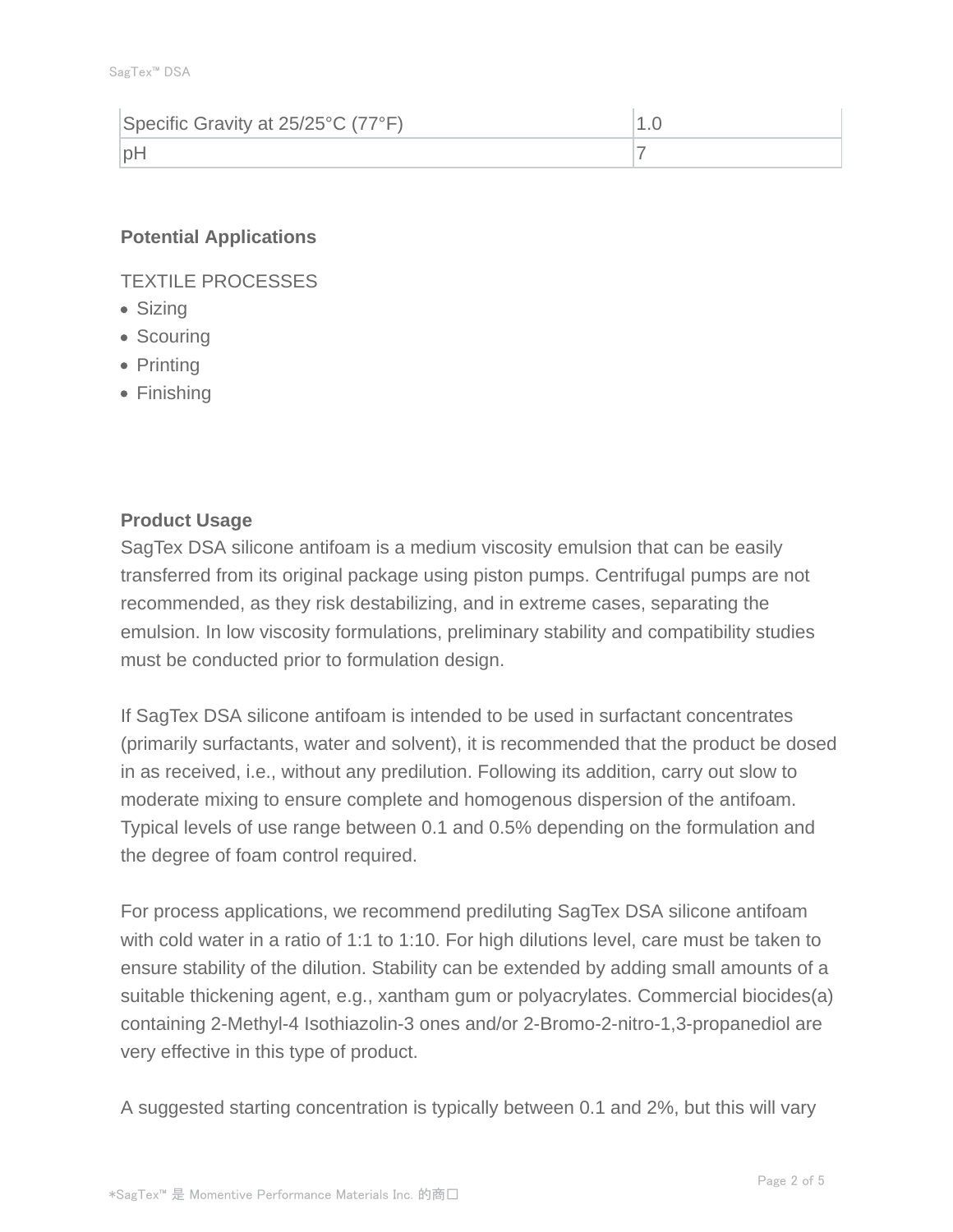depending on the severity of the foaming problem.

(a) Biocides must be used in accordance with FIFRA regulations and manufacturer's guidelines.

### **Processing Recommendations**

#### **Shake Tests**

Glass bottles containing a blend of a 0.5% w/w Sodium linearalkylbenzenesulphonate solution and 100 ppm of SagTex DSA silicone antifoam were vertically shaken using a laboratory wrist action shaker. Seven shakes were carried out; each one lasted progressively longer. (The first shake lasted less than 1 minute and the last one lasted 20 minutes.) Immediately at the end of each shake, residual foam height was recorded. Figure 1 below exhibits the results.

The data show the fast acting nature of SagTex DSA silicone antifoam, as well as its outstanding durability. SagTex DSA MB.indd\_Chemical Structures\_Image1.JPG

#### **Recirculation Tests**

The following test evaluates the foam control performance of SagTex DSA silicone antifoam under fully dynamic conditions. 1000 ml of a 0.5% sodium dodecylbenzenesulphonate solution is placed in a 2000 ml volumetric cylinder heated to 77°C (171°F) and recirculated. As soon as the foam reaches 1800 ml, 100 ppm of antifoam is dosed and with the recirculation on-going, the foam height against time is recorded. The recirculation test is run for 300 seconds.

The foam profile of SagTex DSA silicone antifoam indicates fast defoaming, or initial foam collapse. The high activity of SagTex DSA silicone antifoam continues to suppress foam generation and to retain foam control for long periods of time. A competitive silicone antifoam emulsion is tested for comparison. SagTex DSA MB.indd\_Chemical Structures\_Image2.JPG

#### **Patent Status**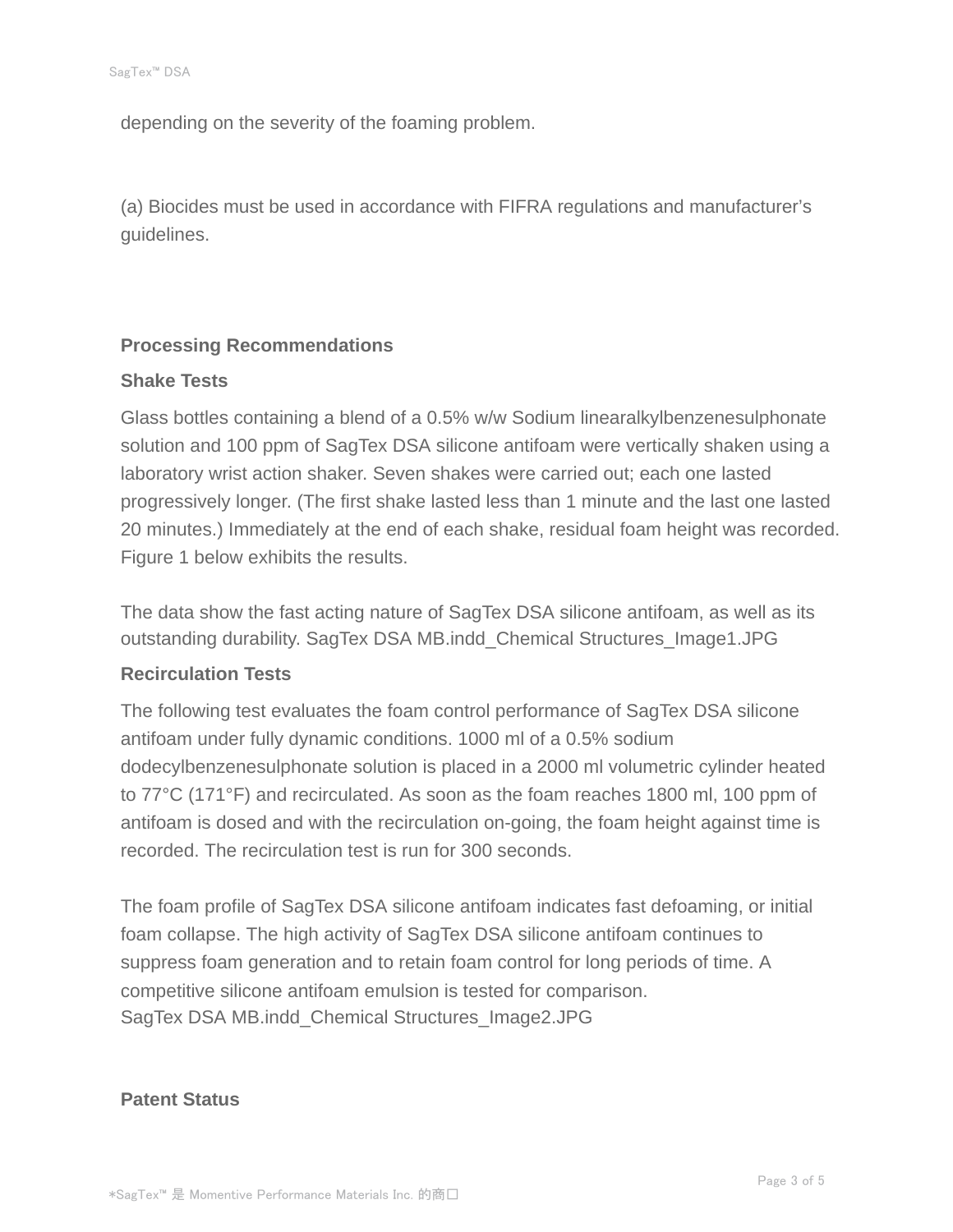Standard copy to come **Product Safety, Handling and Storage** Standard copy to come **Limitations** Standard copy to come

#### **Contact Information**

Email commercial.services@momentive.com

**Telephone**

| <b>Americas</b>      | <b>Latin America</b> | <b>EMEAI- Europe, Middle</b><br>East, Africa & India | <b>ASIA PACIFIC</b> |
|----------------------|----------------------|------------------------------------------------------|---------------------|
| +1 800 295 2392      | <b>Brazil</b>        | <b>Europe</b>                                        | <b>China</b>        |
| Toll free*           | +55 11 4534 9650     | +390510924300                                        | 800 820 0202        |
| +704 805 6946        | <b>Direct Number</b> | Direct number                                        | Toll free           |
| <b>Direct Number</b> |                      |                                                      | +86 21 3860 4892    |
|                      |                      |                                                      | Direct number       |
| *All American        | <b>Mexico</b>        | India, Middle East &                                 | Japan               |
| countries            | +52 55 2169 7670     | <b>Africa</b>                                        | +81 3 5544 3111     |
|                      | <b>Direct Number</b> | + 91 44 71212207                                     | Direct number       |
|                      |                      | Direct number*                                       |                     |
|                      |                      | *All Middle Eastern                                  | <b>Korea</b>        |
|                      |                      | countries, Africa, India,                            | +82 2 6201 4600     |

For literature and technical assistance, visit our website at: www.momentive.com

#### **DISCLAIMER:**

**THE MATERIALS, PRODUCTS AND SERVICES OF MOMENTIVE PERFORMANCE MATERIALS INC. AND ITS SUBSIDIARIES AND AFFILIATES (COLLECTIVELY "SUPPLIER"), ARE SOLD SUBJECT TO SUPPLIER'S STANDARD CONDITIONS OF SALE, WHICH ARE INCLUDED IN THE APPLICABLE DISTRIBUTOR OR OTHER SALES AGREEMENT, PRINTED ON THE BACK OF ORDER**